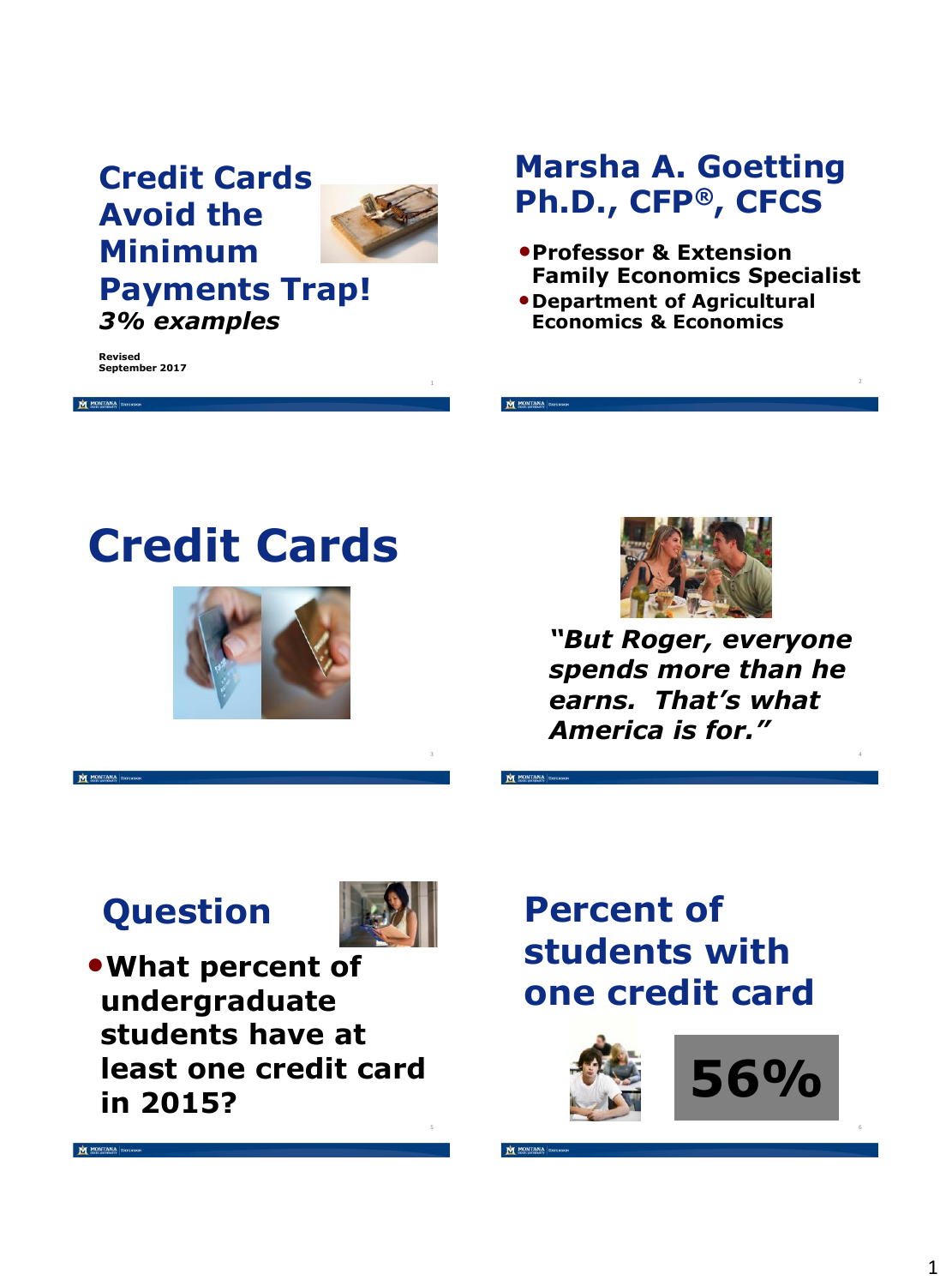# **Question**



•**What's the average credit card balance among college students in 2015?**

### **Credit Card Balance for Undergraduates**



8

### **True/False**

M MONTANA



**•The Credit Card Act credit card approvals for anyone under 21 years old unless they have an adult co-signer or prove they have sufficient income to pay the bills.** 

# **True/False**



## **Question**

•**What is the average credit card debt for college seniors (nationally) in 2015?**

### **Average credit card debt for seniors**

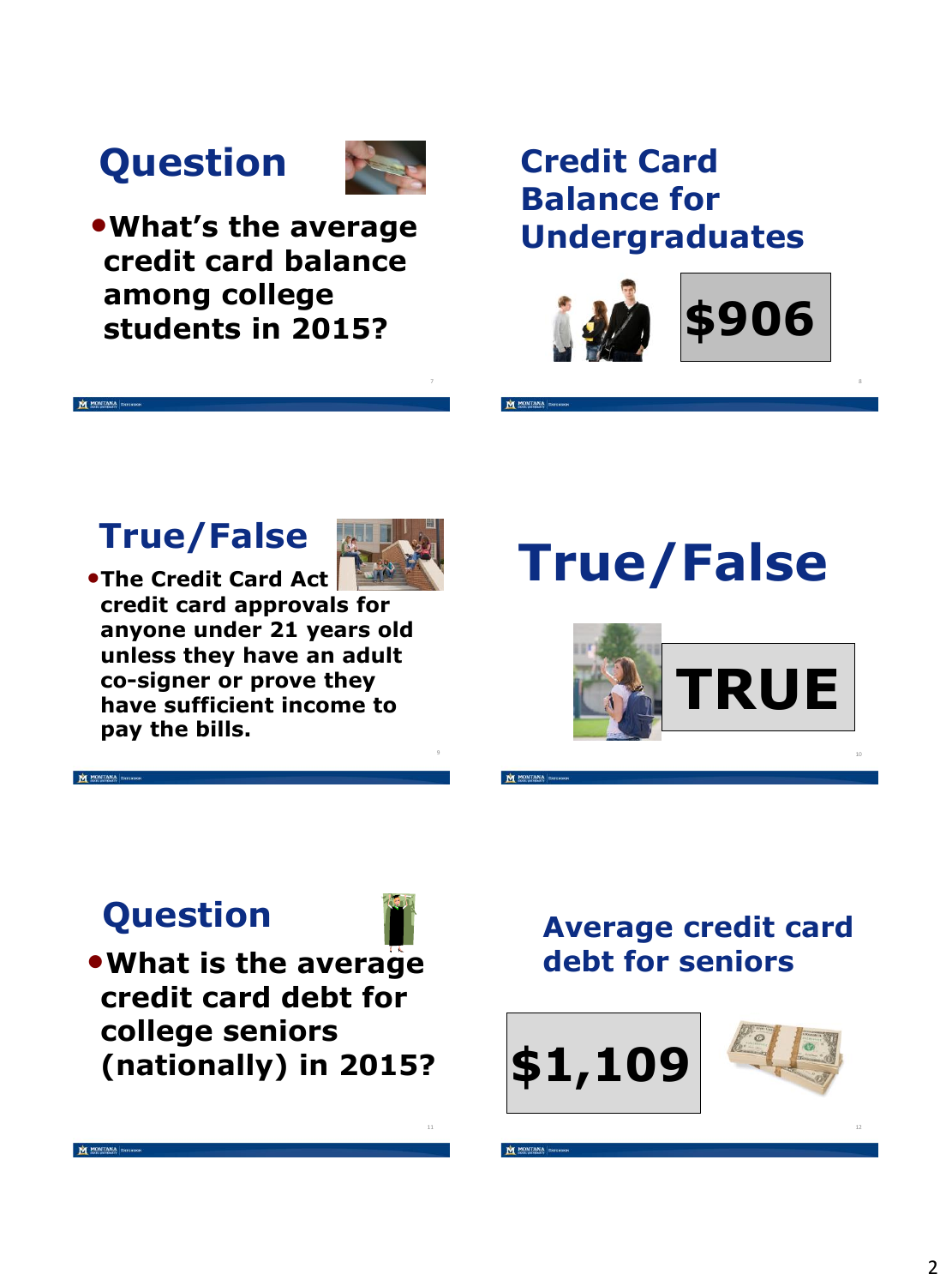#### *Credit Cards: Avoid The Minimum Payments Trap*



M MONTANA

13

**Credit Card Smarts Calculator**



14



#### **Orange Side--Side 1**

- **Paying Just 3% on Your Credit Card Debt**
	- **Check the REAL cost**

#### **Orange Side--Side 1**

- •**Pay Back: \$1,684**
- •**Interest Charges: \$684**
- •**Years to pay off: 8**

## **Blue Side: Side 2**

• **Pay MORE than 3% and Save a LOT**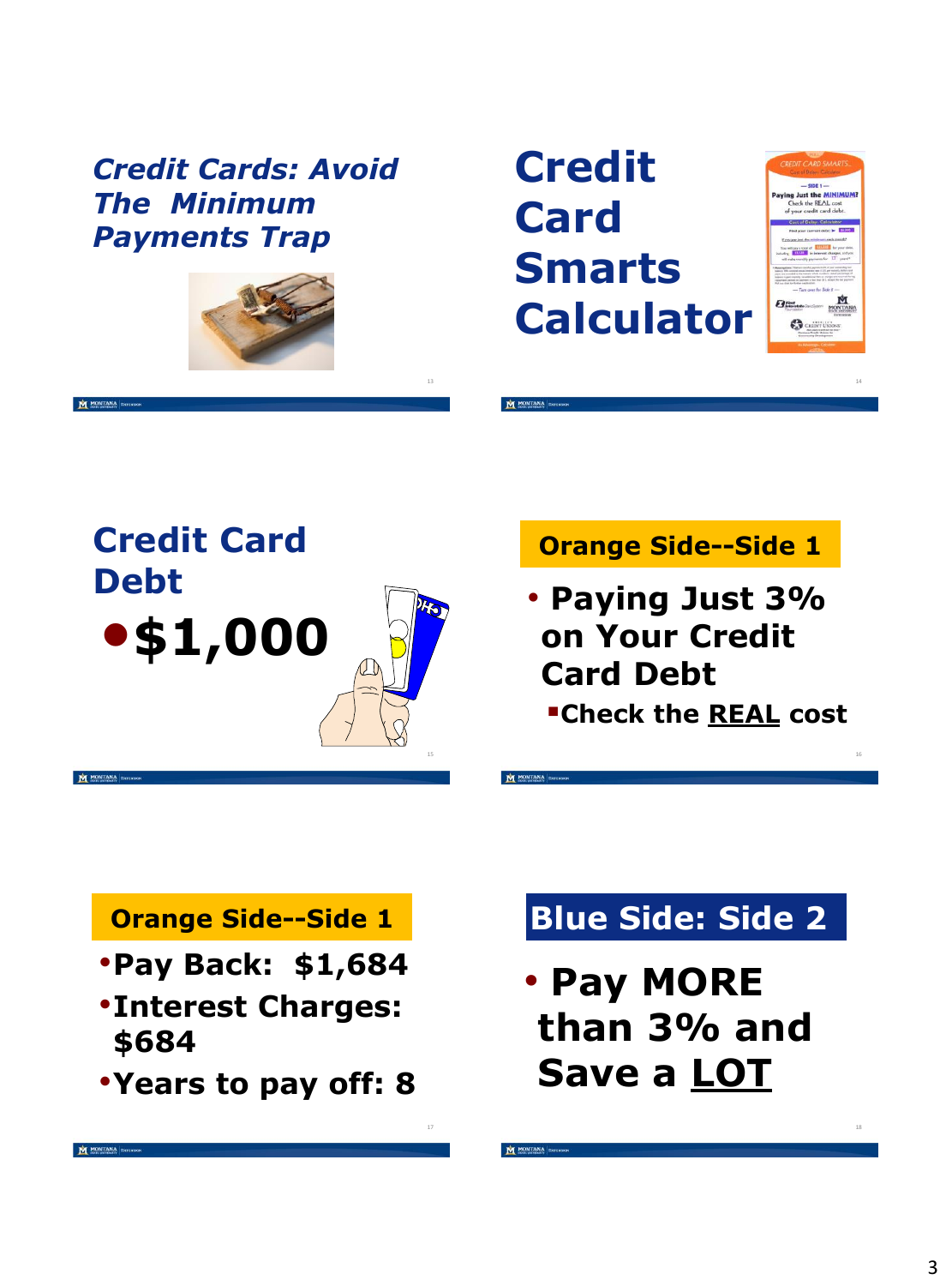## **Blue Side: Side 2**

•**\$1,000 debt**

M MONTANA EXTREME

- •**First payment: \$30**
- •**Years in debt: 8**
- •**Interest paid: \$684**

19

## **Boost to 4%**



20

- •**First payment: \$40**
- •**Years in debt: 6**
- •**Interest paid: \$465**
- •**Interest saved: \$219**

### **Double Minimum**

- •**First payment: \$60**
- •**Years in debt: 4**
- •**Interest paid: \$285**
- •**Interest saved: \$399**

#### **Credit Cards: Avoid The Minimum Payments Trap**



**How it can happen?**

### **How Happens???**



## **Balance <sup>=</sup> \$1,000**

| • 3% Payment                   | \$30  |
|--------------------------------|-------|
| <b>"Interest</b>               | \$15  |
| <b>Principal</b>               | \$15  |
| المصطف<br><b>. New Balance</b> | \$985 |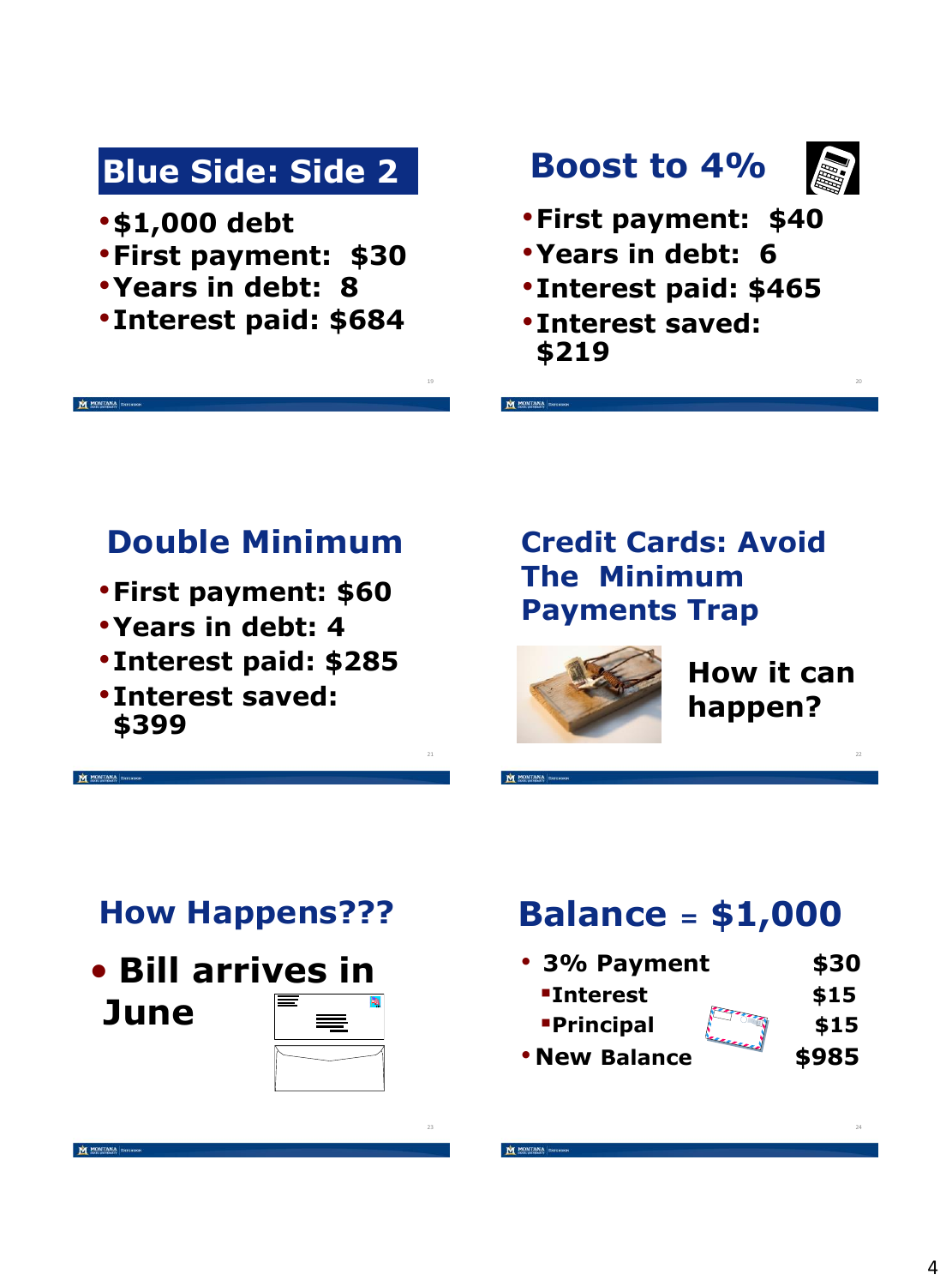## **How Happens???**

• **Bill arrives in July**

M MONTANA

M MONTANA

M MONTANA

| ══ |
|----|
|    |
|    |

25

## **Balance=\$980**

| • 3% Payment         | \$29.55  |
|----------------------|----------|
| <b>E</b> Interest    | \$14.78  |
| <b>Principal</b>     | \$14.77  |
| <b>. New Balance</b> | \$970.23 |
|                      |          |



26

### **How Happens???**



#### **Balance= \$970.23**

| •3% Payment          | \$29.11  |
|----------------------|----------|
| <b>E</b> Interest    | \$14.55  |
| <b>Principal</b>     | \$14.56  |
| <b>. New Balance</b> | \$955.67 |



## **How Happens???**

• **Bill arrives in September**

| . | ▅  |  |
|---|----|--|
| ═ |    |  |
|   | ▆  |  |
|   |    |  |
|   | -- |  |
|   |    |  |

### **Balance = \$955.67**

- **3% Payment \$28.67**
	- **Interest \$14.34**
	- **Principal \$14.33**
- **New Balance \$941.34**

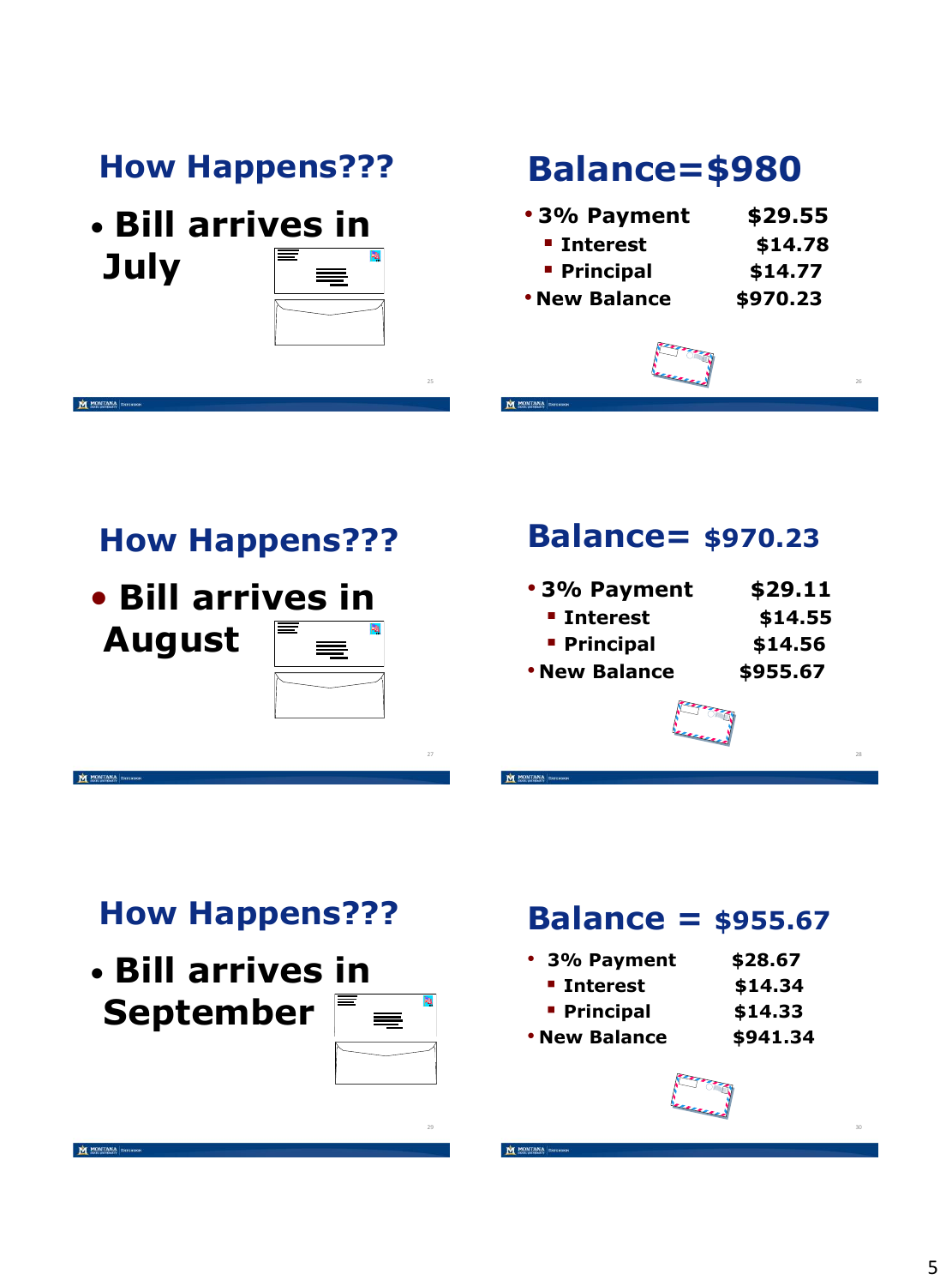| <b>Payment Schedule</b>                                                                                                                                                                                                                                                        | <b>Decision</b>     |
|--------------------------------------------------------------------------------------------------------------------------------------------------------------------------------------------------------------------------------------------------------------------------------|---------------------|
| <b>Balance</b><br>3%<br><b>Interest</b><br><b>Payment</b><br><b>Principal</b><br>\$1000.00<br>\$30.00<br>\$15.00<br>\$15.00<br>\$985.00<br>\$29.55<br>\$14.78<br>\$14.77<br>\$970.23<br>\$29.11<br>\$14.55<br>\$14.56<br>\$955.67<br>\$28.67<br>\$14.34<br>\$14.33<br>\$941.34 |                     |
| 96 monthly payments<br>31                                                                                                                                                                                                                                                      | 32                  |
| M MONTANA EXTENSION                                                                                                                                                                                                                                                            | M MONTANA EXTENSION |

# **Decision**







#### **Orange Side--Side 1**

- •**\$1,684 pay back**
- •**\$684 interest charges**
- •**8 years to pay off**

**Credit card** *annual*  **interest rate assumed by Credit Smarts Calculator**



36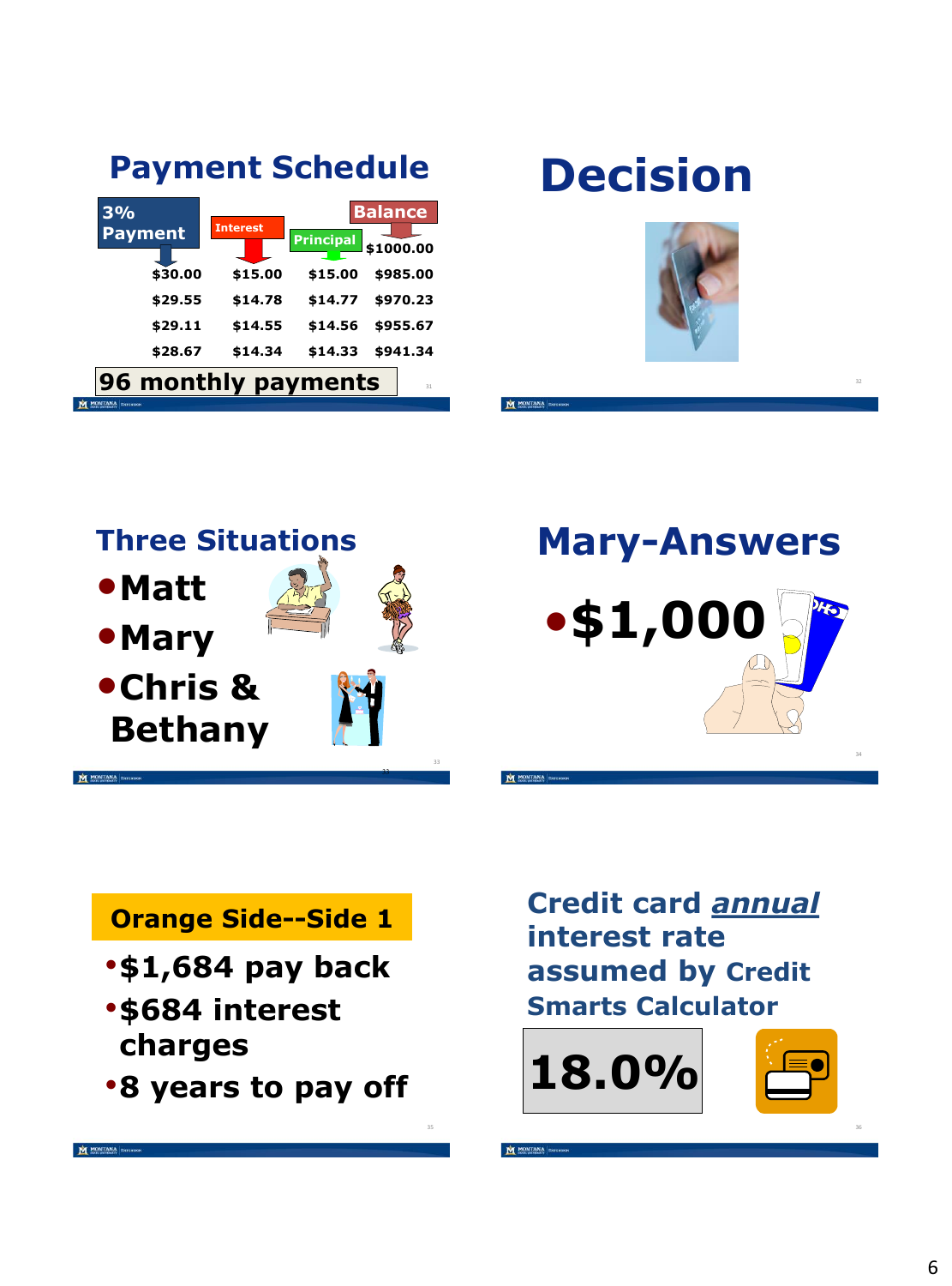**Credit card** *monthly*  **interest rate assumed by Credit Smarts Calculator**



## **Blue Side: Side 2**

- •**\$1,000 debt**
- •**\$30 first payment**
- **8 years in debt**
- •**\$684 interest paid**

38

**Boost to 4%**

- •**\$40 first payment**
- **6 years in debt**
- •**\$465 interest paid**
- •**\$219 interest saved**

## **Double Minimum**

- •**\$60 first payment**
- •**4 years in debt**
- •**\$285 interest paid**
- •**\$399 interest saved**



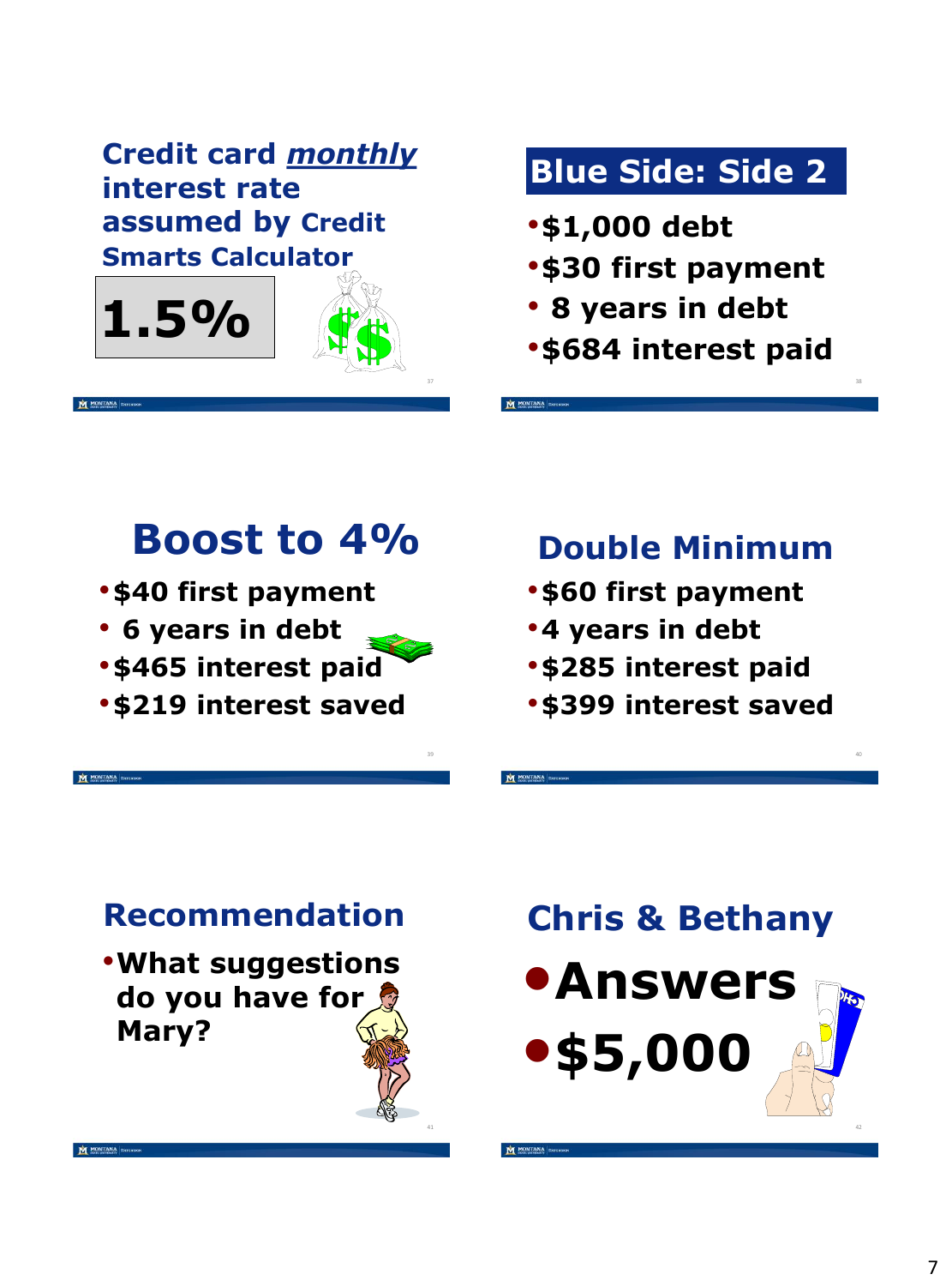#### **Orange Side--Side 1**

- •**\$9,567 pay back** •**\$4,567 interest**
- **charges**
- •**16 years to pay off**

M MONTANA

## **Blue Side: Side 2**

- •**\$5,000 debt**
- •**\$150 first payment**
- •**16 years in debt**
- •**\$4,567 interest paid**

## **Boost to 4%**

- •**\$200 first payment**
- •**11 years in debt**
- •**\$2,808 interest paid**
- •**\$1,759 interest saved**

## **Double Minimum**

44

- •**\$300 first payment**
- •**7 years in debt**
- •**\$1,592 interest paid**
- •**\$2,975 interest saved**

## **Recommendation**

•**What suggestions do you have for Chris & Bethany?**



43



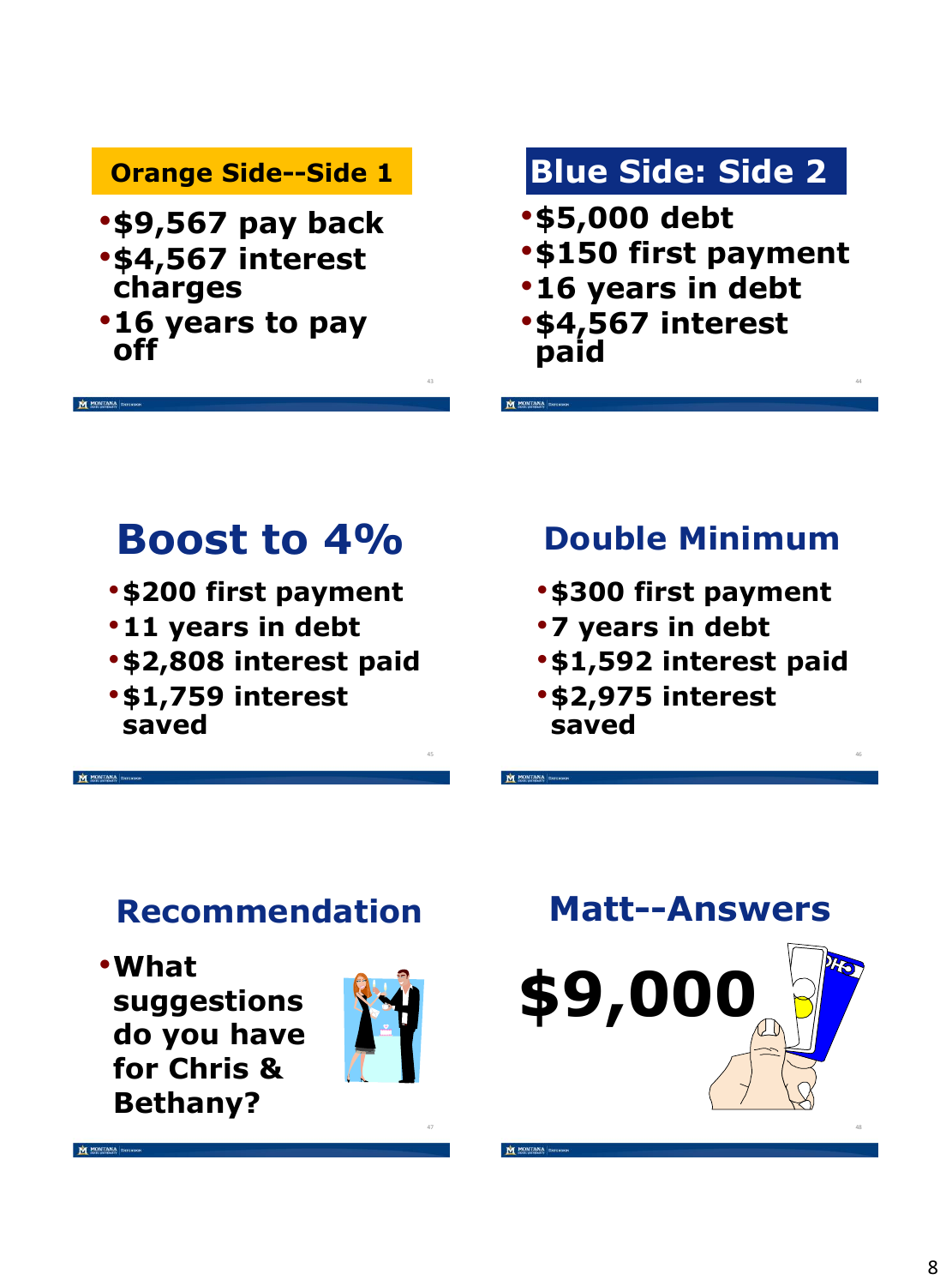#### **Orange Side--Side 1**

- •**\$17,451 pay back** •**\$8,451 interest**
- **charges**
- •**19 years to pay off**

## **Blue Side: Side 2**

- •**\$9,000 debt**
- •**\$270 first payment**
- •**19 years in debt**
- •**\$8,451 interest paid**

## **Boost to 4%**

- •**\$360 first payment**
- •**13 years in debt**
- •**\$5,152 interest paid**
- •**\$3,299 interest saved**

### **Double Minimum**

- •**\$540 first payment**
- •**8 years in debt**
- **\$2,899 interest pard**
- •**\$5,552 interest saved**

### **Recommendation**

• **What suggestions do you have for Matt?**



49

# **Question**



50

• **What if Mary makes payments of \$30 every month, how long will it take to pay her \$1,000 debt?**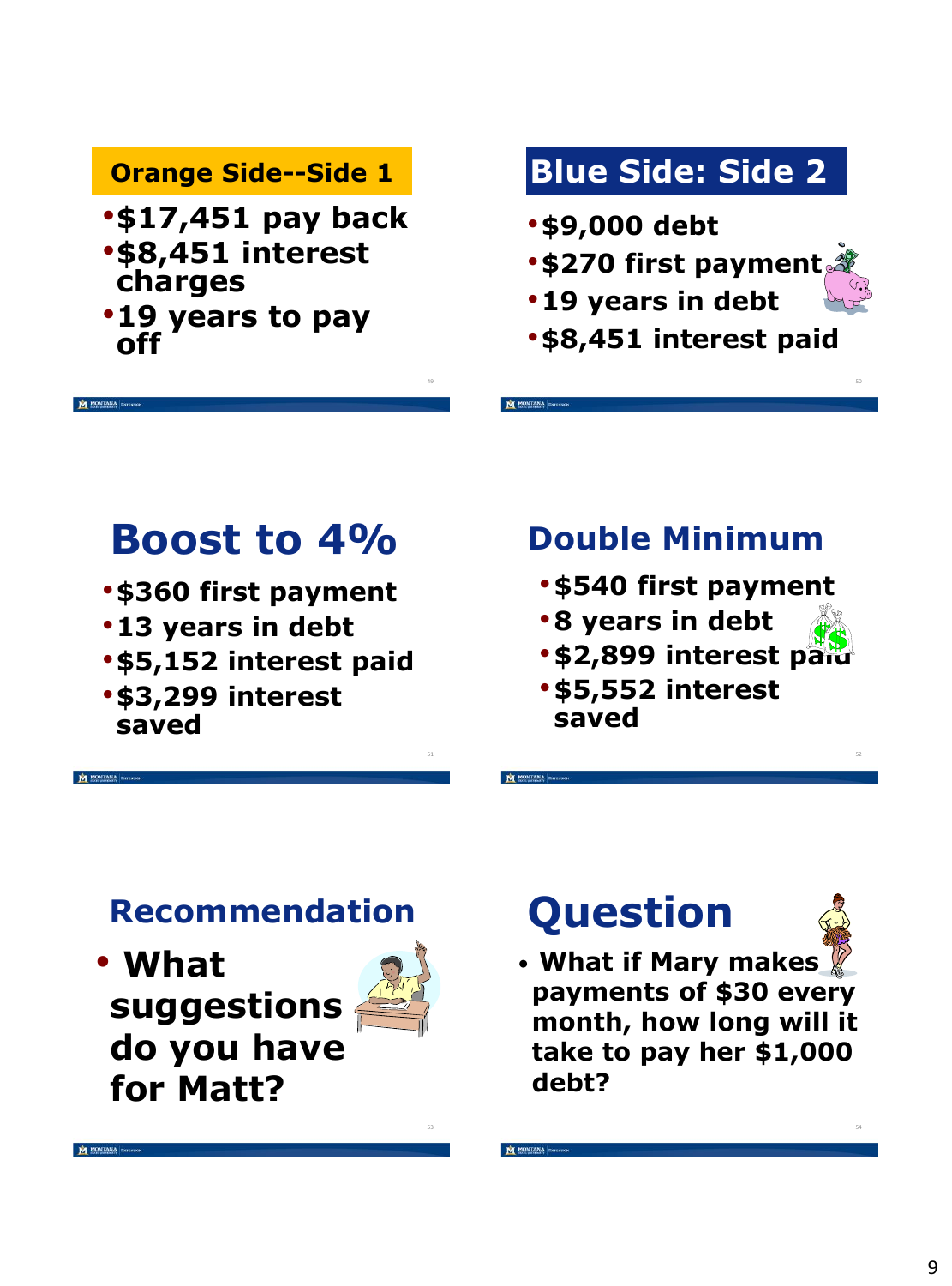| <b>Mary</b>   | <b>Minimum</b><br><b>Payments</b> |    |
|---------------|-----------------------------------|----|
|               | <b>.Jan. \$30 \$30.00</b>         |    |
| •Feb.         | \$30 \$29.55                      |    |
| · Mar.        | \$30 \$29.11                      |    |
| <b>*April</b> | \$30 \$28.67                      |    |
|               |                                   | 55 |

#### **Mary pays \$30 every month: \$1,000 Debt—** *Years to Pay Off*



#### **Mary paying \$30 every month: \$1,000 Debt-Interest**



M MONTANA EXTREME

**\$397**

**\$684 if making minimum payments**

57

# **Question**

•**What if Chris & Bethany make payments of \$150 every month, how long will it take to pay their \$5,000 debt?**

| <b>Chris &amp;</b><br><b>Bethany</b> | Minimum<br><b>Payments</b> |
|--------------------------------------|----------------------------|
| ·Jan. \$150 \$150.00                 |                            |
| <b>.Feb. \$150 \$147.75</b>          |                            |
| ·Mar. \$150 \$145.53                 |                            |
| <b>April \$150 \$143.35</b>          |                            |

### **Chris & Bethany pay \$150 each month-***Years***????**



60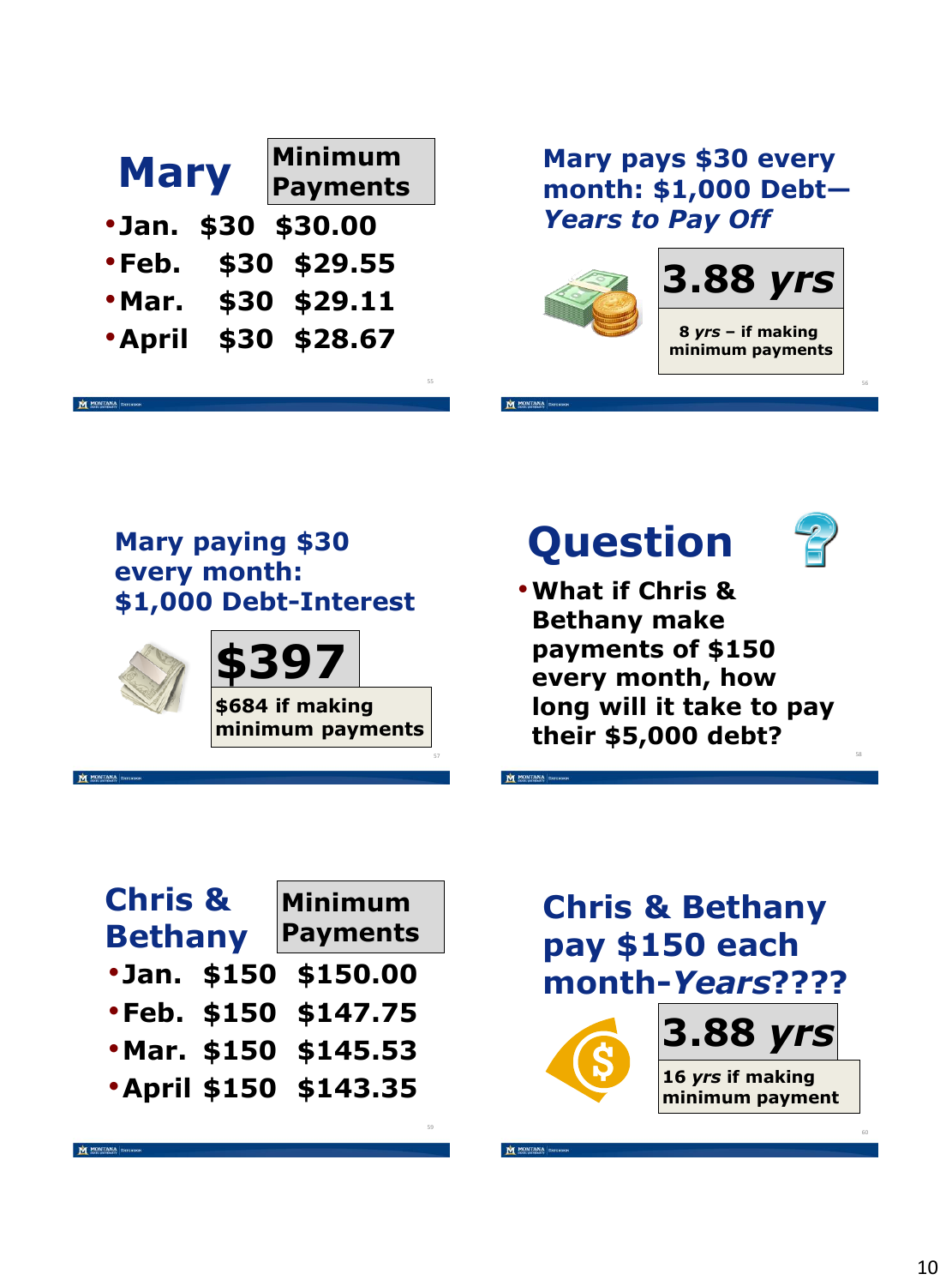#### **Chris & Bethany pay \$150 each month:** *Interest***??**



M MONTANA



61

63

65

# **Question**

•**What if Matt makes payments of \$270 every month, how long will it take to pay his \$9,000 debt?**

62

64

## **Matt pays \$270 every month**



M MONTANA



#### **Matt paying \$270 every month: Interest Comparison**



#### **Marsha's Discovery**

• **If you make continued payments of the initial 3%, any debt can be paid off in 3.88 years!!!!!!!**

#### **Steady Payments**

| <b>DEBT</b>      | <b>PAYMENT</b> YRS |  |
|------------------|--------------------|--|
| <b>.\$10,000</b> | \$300 3.88         |  |
| <b>.\$25,000</b> | \$750 3.88         |  |
| •\$30,000        | \$900 3.88         |  |